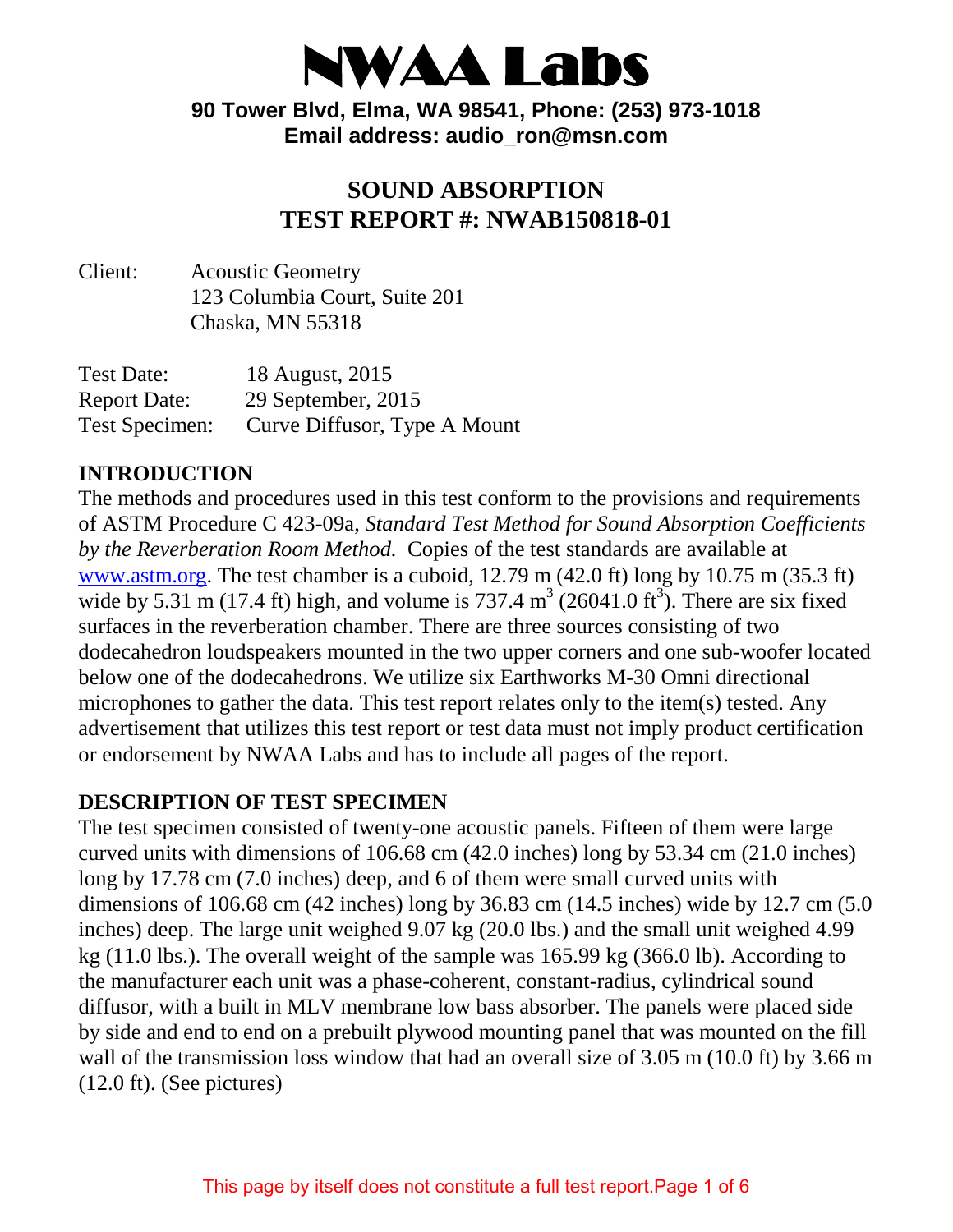## **TEST REPORT #: NWAB150818-01 (Cont)**

Test results are on the following pages.

 Submitted by, NWAA Labs Inc

 $\mathscr{R}$  dance

 Ron Sauro NWAA Labs Inc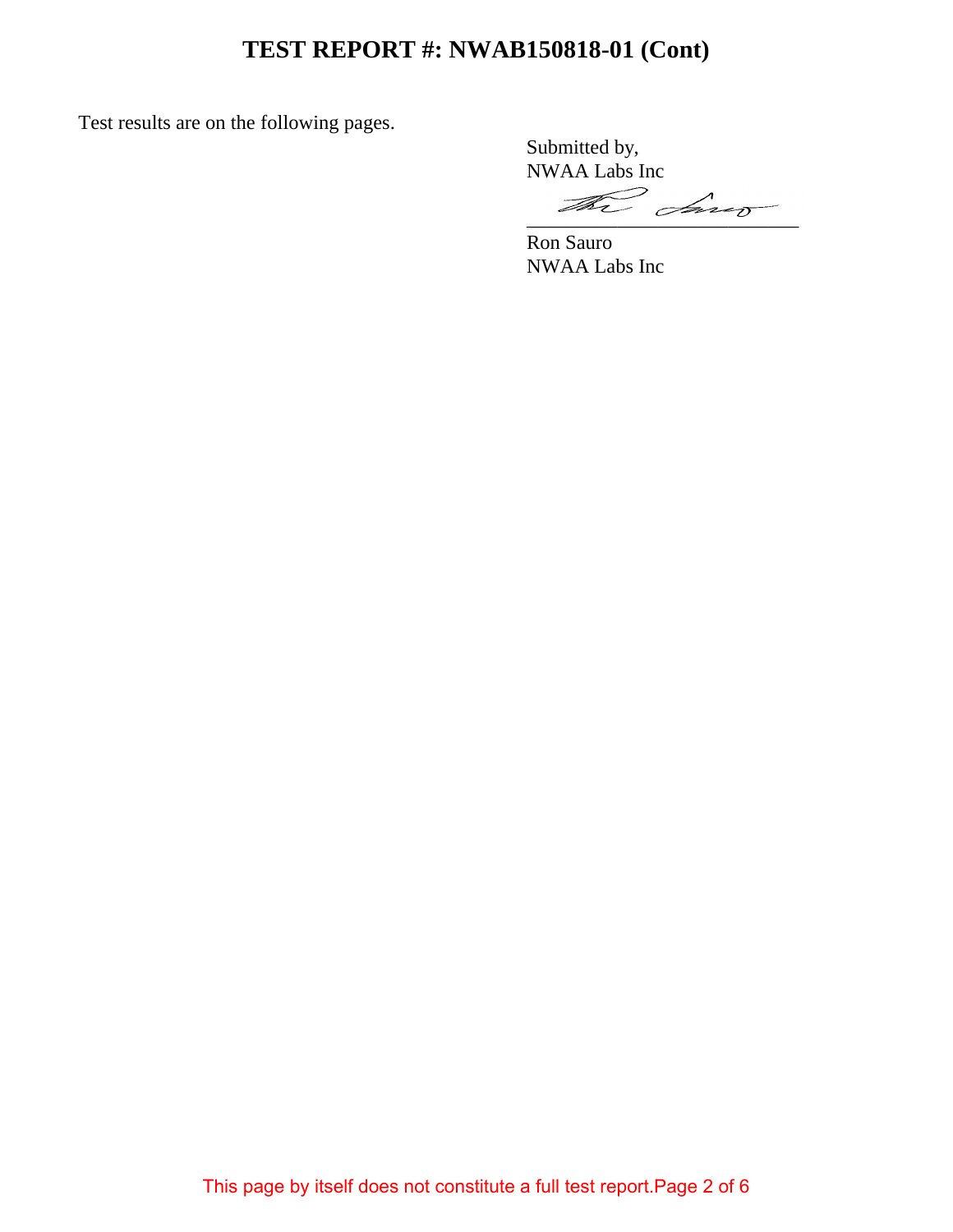# NWAA Labs, Inc.

90 Tower Blvd, Elma, WA 98541 (253)-973-1018

| Test#                       | NWAB150818-01  |
|-----------------------------|----------------|
| Test Date:                  | 18-Aug-15      |
| Mounting per ASTM E795-00:  | <b>A</b> Mount |
| Area Tested: M <sup>2</sup> | 11.15          |
| Temperature: <sup>o</sup> C | 24             |
| <b>Barometer:</b> pa        | 101300         |
| <b>Humidity: %</b>          | 68             |

| <b>NRC</b> | 0.25 |
|------------|------|
|            |      |
| <b>SAA</b> | 0.25 |
|            |      |

|           |             | <b>Acoustic Geometry Curve Diffusor</b> |            |
|-----------|-------------|-----------------------------------------|------------|
| Frequency | Absorption  | Absorption                              | Absorption |
| (Hz)      | Coefficient | (m <sup>2</sup> )                       | (sabins)   |
| 40Hz      | 0.11        | 1.22                                    | 13.20      |
| 50Hz      | 0.49        | 5.47                                    | 58.80      |
| 63Hz      | 0.57        | 6.36                                    | 68.40      |
| 80Hz      | 0.41        | 4.56                                    | 49.10      |
| 100Hz     | 0.13        | 1.49                                    | 16.00      |
| 125Hz     | 0.32        | 3.55                                    | 38.20      |
| 160Hz     | 0.39        | 4.33                                    | 46.60      |
| 200Hz     | 0.45        | 5.05                                    | 54.30      |
| 250Hz     | 0.34        | 3.77                                    | 40.60      |
| 315Hz     | 0.36        | 4.00                                    | 43.10      |
| 400Hz     | 0.43        | 4.76                                    | 51.20      |
| 500Hz     | 0.38        | 4.28                                    | 46.00      |
| 630Hz     | 0.23        | 2.56                                    | 27.60      |
| 800Hz     | 0.20        | 2.27                                    | 24.40      |
| 1000Hz    | 0.15        | 1.72                                    | 18.50      |
| 1250Hz    | 0.15        | 1.62                                    | 17.40      |
| 1600Hz    | 0.10        | 1.09                                    | 11.70      |
| 2000Hz    | 0.08        | 0.91                                    | 9.80       |
| 2500Hz    | 0.09        | 0.98                                    | 10.50      |
| 3150Hz    | 0.05        | 0.55                                    | 5.90       |
| 4000Hz    | 0.06        | 0.72                                    | 7.80       |
| 5000Hz    | 0.04        | 0.45                                    | 4.80       |
| 6300Hz    | 0.08        | 0.93                                    | 10.00      |
| 8000Hz    | 0.10        | 1.13                                    | 12.20      |
| 10000Hz   | 0.23        | 2.54                                    | 27.40      |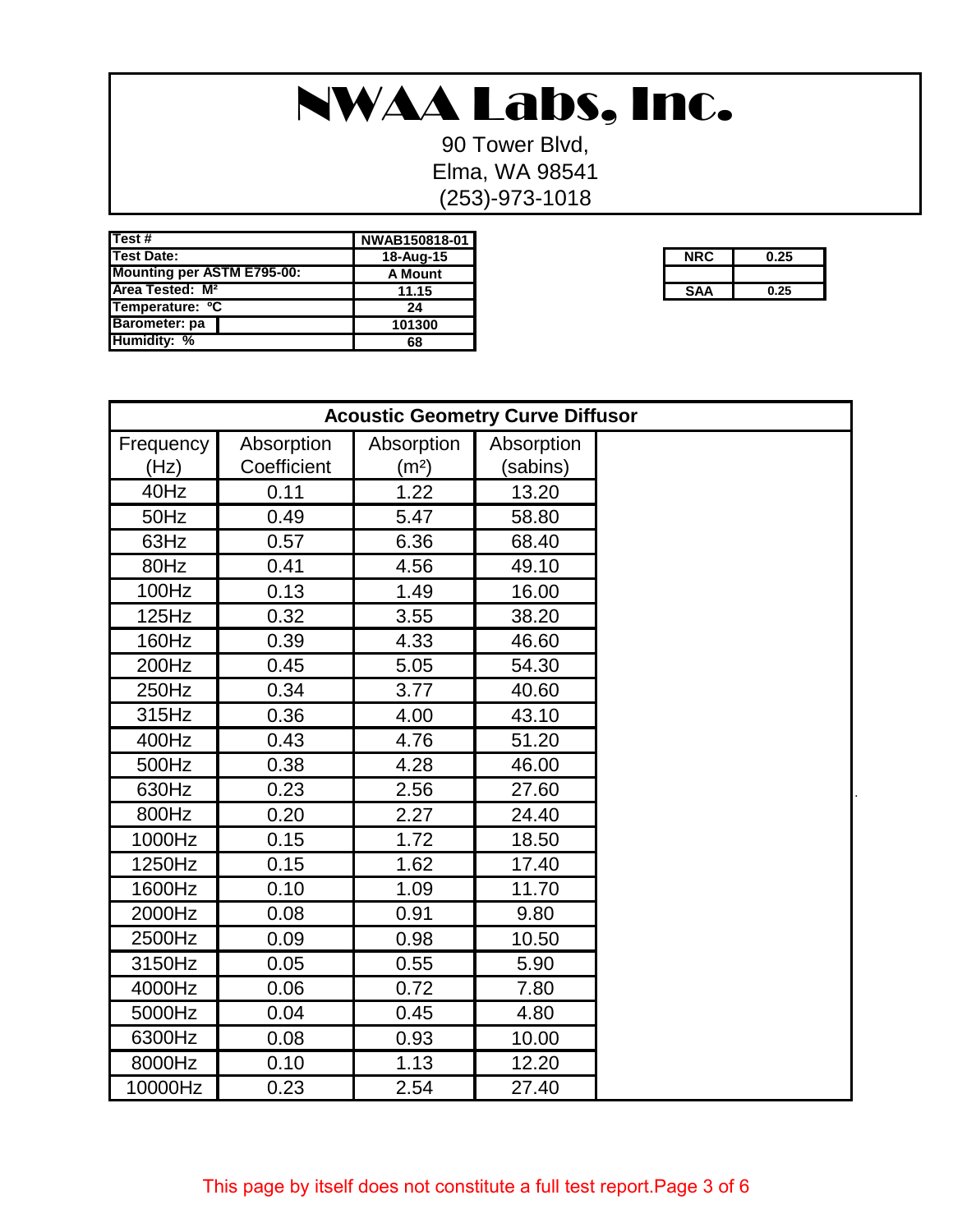# NWAA Labs, Inc.

90 Tower Blvd, Elma, WA 98541 (253)-973-1018

| Test#                       | NWAB150818-01  |  |  |
|-----------------------------|----------------|--|--|
| <b>Test Date:</b>           | 18-Aug-15      |  |  |
| Mounting per ASTM E795-00:  | <b>A Mount</b> |  |  |
| Area Tested: M <sup>2</sup> | 11.15          |  |  |
| Temperature: <sup>o</sup> C | 24             |  |  |
| Barometer: pa               | 101300         |  |  |
| Humidity: %                 | 68             |  |  |

| .              |            |      |
|----------------|------------|------|
| 18-Aug-15      | <b>NRC</b> | 0.25 |
| <b>A Mount</b> |            |      |
| 11.15          | <b>SAA</b> | 0.25 |
|                |            |      |

#### Acoustic Geometry Curve Diffusor



#### This page by itself does not constitute a full test report.Page 4 of 6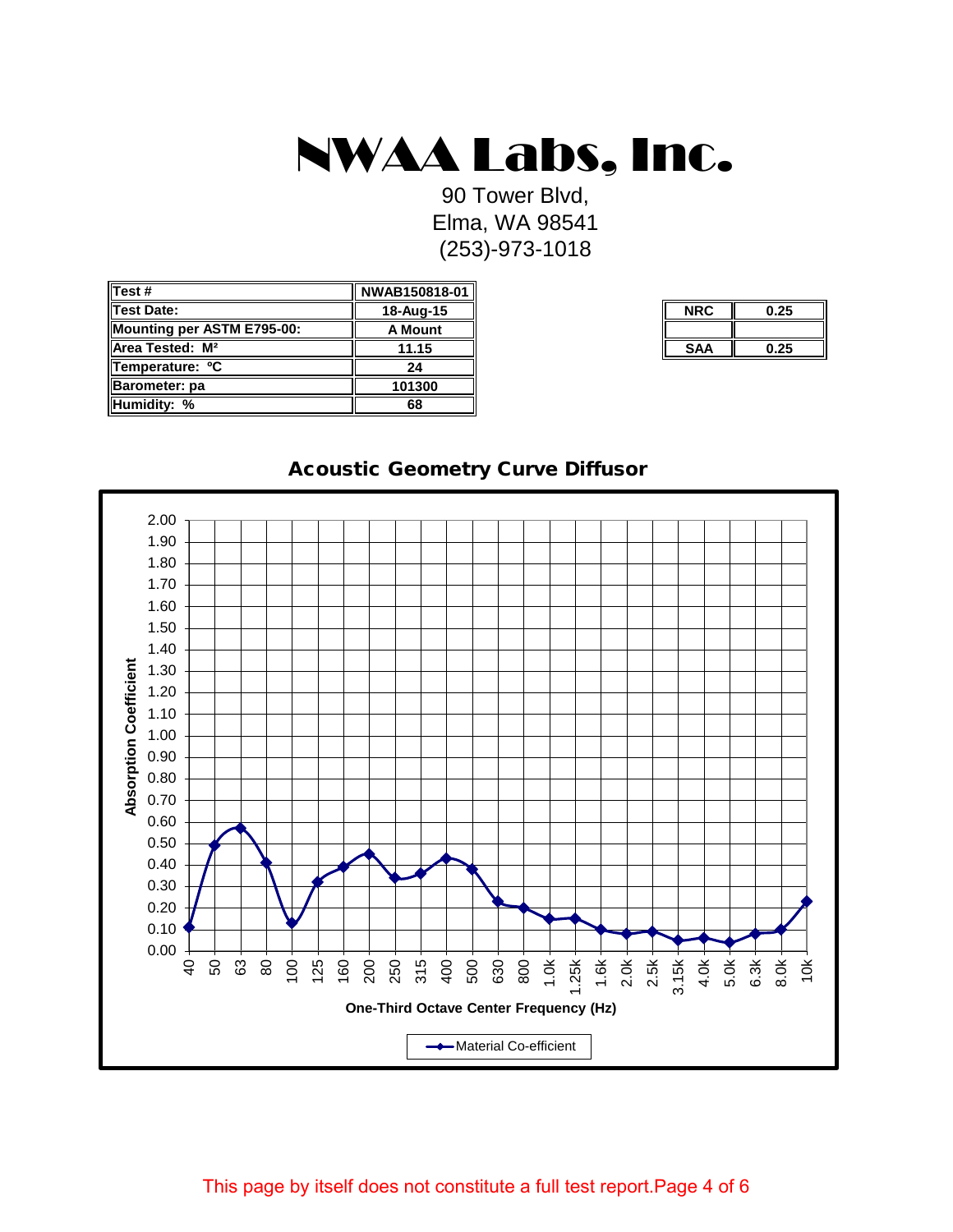